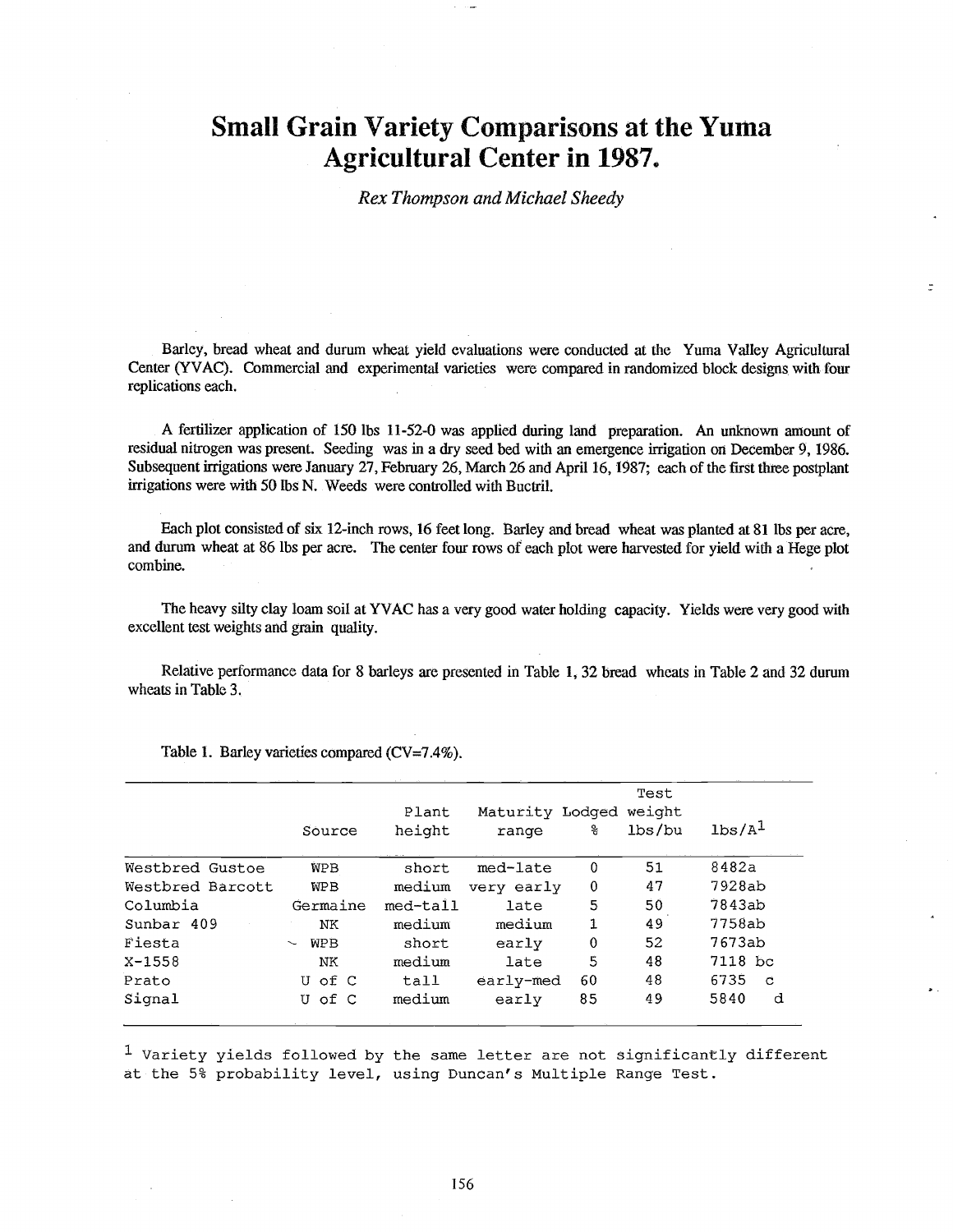| Test            | Grain      |           |            |         |                      |  |  |
|-----------------|------------|-----------|------------|---------|----------------------|--|--|
|                 |            |           |            | Test    | Grain                |  |  |
|                 |            | Plant     | Maturity   | weight  | yield                |  |  |
|                 | Source     | height    | range      | lbs/bu  | 1 <sub>bs/A</sub> 1/ |  |  |
| UC633           | UofC       | med-tall  | med-late   | 64.5    | 8269a                |  |  |
| I694            | UofA       | short-med | med-tall   | 63.5    | 8227a                |  |  |
| I736            | UofA       | short-med | early      | 63.0    | 8099ab               |  |  |
| \$8330501       | Sogetal    | med-tall  | med-late   | 64.0    | 8014ab               |  |  |
| I683            | UofA       | short-med | medium     | 61.0    | 7971abc              |  |  |
| I709            | UofA       | short-med | medium     | 62.0    | 7928abcd             |  |  |
| Yolo            | UofC       | med-tall  | med-late   | 64.0    | 7928abcd             |  |  |
| $C79 - 97$      | UofA       | medium    | medium     | 62.0    | 7928abcd             |  |  |
| I702            | UofA       | medium    | medium     | 62.0    | 7886abcde            |  |  |
| PH983-75        | <b>WPB</b> | short-med | early      | 62.0    | 7800abcdef           |  |  |
| Probrand 775    | NΚ         | short-med | early      | 63.0    | 7800abcdef           |  |  |
| I455            | UofA       | medium    | medium     | 62.0    | 7673abcdef           |  |  |
| Yecora Rojo(ck) | UofC       | short     | very early | 64.0    | 7673abcdef           |  |  |
| UC635           | UofC       | med-tall  | medium     | 64.0    | 7630abcdefg          |  |  |
| PH983-69        | <b>WPB</b> | short     | very early | $-64.0$ | 7630abcdefg          |  |  |
| PH983-83        | <b>WPB</b> | short-med | medium     | 62.0    | 7587abcdefg          |  |  |
| Anza            | UofC       | medium    | med-late   | 64.5    | 7502 bcdefg          |  |  |
| I739            | UofA       | short-med | medium     | 63.0    | 7459 bcdefg          |  |  |
| UC638           | UofC       | med-tall  | med-late   | 64.0    | 7459 bcdefg          |  |  |
| I791            | UofA       | tall      | late       | 64.0    | 7417 bcdefg          |  |  |
| 82S723          | NK         | medium    | late       | 62.5    | 7374<br>cdefg        |  |  |
| Probred         | ΝK         | short     | early      | 62.0    | 7332<br>cdefg        |  |  |
| 82S419          | ΝK         | very tall | medium     | 63.0    | 7332<br>cdefg        |  |  |
| Cajeme 71       | CIMMYT     | medium    | early      | 63.0    | 7246<br>defgh        |  |  |
| $C79 - 253$     | UofA       | medium    | late       | 61.0    | 7246<br>defgh        |  |  |
| $C79 - 268 - 1$ | UofA       | medium    | late       | 60.5    | 7246<br>defgh        |  |  |
| I682            | UofA       | short     | early      | 62.0    | 7204<br>efgh         |  |  |
| <b>I531</b>     | UofA       | medium    | medium     | 62.5    | 7161<br>fgh          |  |  |
| <b>UC628</b>    | UofC       | med-tall  | medium     | 64.0    | 7118<br>fgh          |  |  |
| Westbred 911    | WPB        | short-med | late       | 62.0    | 6948<br>gh           |  |  |
| Siete Cerros    | CIMMYT     | tall      | med-late   | 64.0    | 6607<br>hi           |  |  |
| Oslo            | H&H        | tall      | early      | 63.0    | 6095<br>i            |  |  |

Table 2. Bread wheat varieties and experimentals compared (CV= $5.4\%$ ).

 $1^{\prime}$  Variety means followed by the same letter are not significantly different at the 5% probability level, using Duncan's Multiple Range Test.